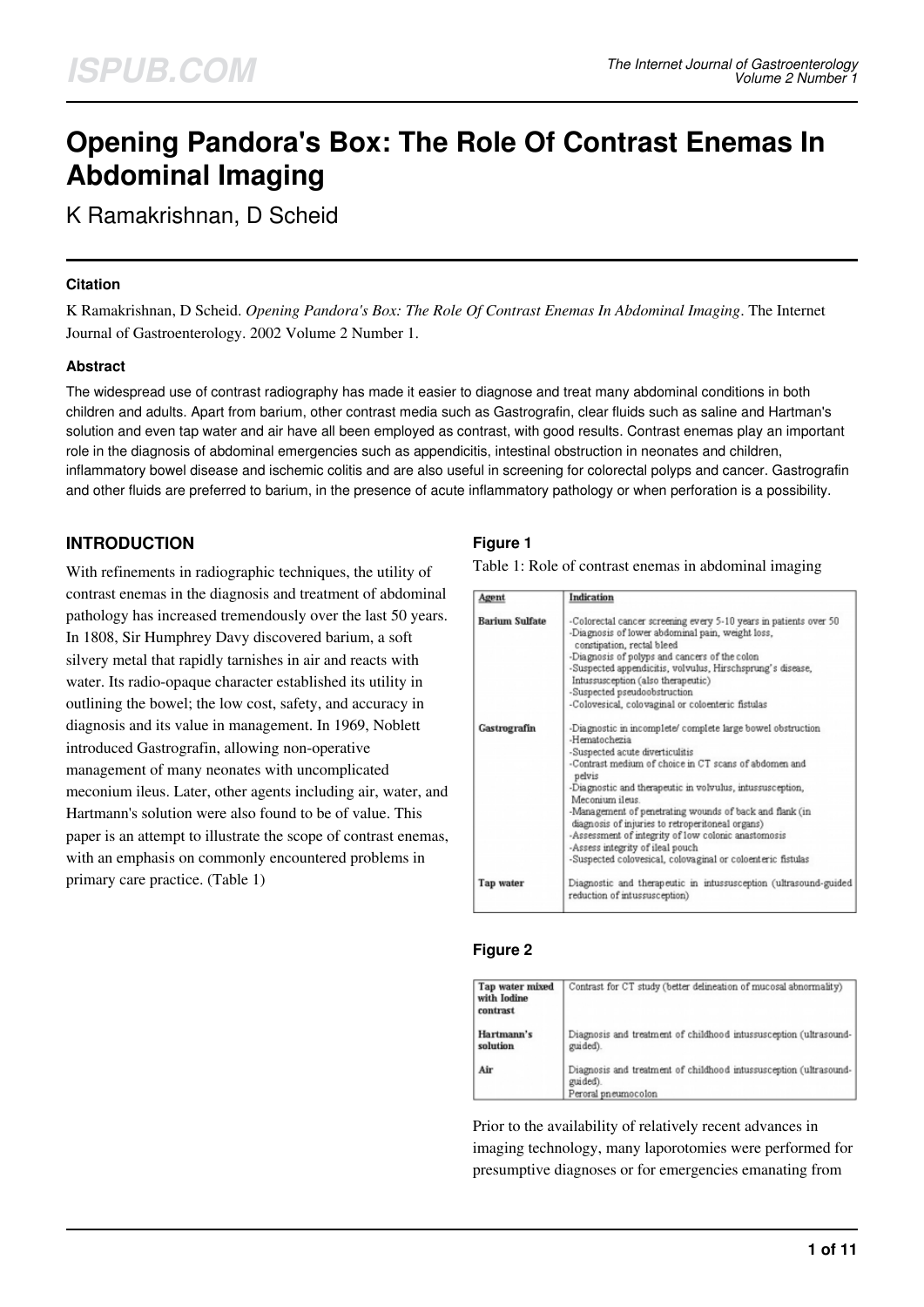the abdomen resulting in unexpected pathology being encountered. Because one did not know for certain as to what was going on inside, the abdomen has long been described as a "Pandora's box," referring of course to the ancient Greek myth of the misery-filled vessel that was presented as a gift by Zeus to Pandora's husband, Prometheus. The myth of Pandora's box is one of many stories that reflect our innate fear of unlocking longconcealed secrets of nature.

Contrast radiography has revealed many secrets from outside the box (abdomen), so that opening the box has become less hazardous. It has also revolutionized the way the gastrointestinal tract could be visualized, enabling many "hidden" areas of the body to be adequately assessed and pathology treated more appropriately. Most patients undergo a double-contrast barium enema (DCBE) with high-density barium suspension introduced into the colon, followed by insufflation of air. A single-contrast barium enema (BE) can be performed on patients with suspected obstruction and in patients who are too old or debilitated to tolerate a doublecontrast study.

# **ACUTE APPENDICITIS**

Before the development of sonography and computed tomography (CT) scanning, BE was extensively used to diagnose appendicitis.<sub>1</sub> There is still a place for BE in the management of suspected appendicitis, in peripheral hospitals with limited access to these technical advances. The normal appendix fills more often when contrast enema is administered and incomplete or non-filling of the appendix accompanied by extrinsic mass effect on the cecum is considered to be a positive sign for appendicitis. Identification of the cecal apical changes of appendicitis needs good cecal distention, which is reliably achieved with a contrast enema. Both oral and IV contrast material are avoided without loss in diagnostic accuracy.

BE has a high sensitivity and specificity (83 and 96%) and an overall accuracy of  $91.5\%$  in appendicitis.<sub>3,4</sub> It, however, has several disadvantages. These include the relative high incidence of non-diagnostic studies, risk of contrast extravasation in the presence of perforation, and inability to provide information about disease outside of the colon.<sub>5,6</sub> It also uses radiation and is uncomfortable for the patient. $<sub>7</sub>$  The</sub> appendix does not fill in many healthy patients and if it does fill, its length being highly variable does not exclude the possibility of distal appendicitis.

Contrast helical CT examination of pediatric patients with

symptoms suggestive of appendicitis has a sensitivity of 95% and a specificity of  $94\%$ .<sub>8</sub> Despite its obvious value, CT has limitations in children and young adult females as it relies heavily on intraperitoneal fat for its accuracy. Children have very little fat and should be spared radiation. Young adult females, who possess relatively more subcutaneous than interperitoneal fat, have the additional conundrum of potential gynecologic disease, the features of which mimic appendicitis.<sub>9</sub> In these situations, sonography with or without endovaginal imaging should be chosen over CT.9

## **INTUSSUSCEPTION**

Intussusception, an invagination of the proximal portion of the bowel into an adjacent distal bowel segment, is second only to an incarcerated inguinal hernia as a cause of intestinal obstruction in infants. $_{10,11}$  The classic triad of intermittent colicky abdominal pain, vomiting and bloody stools full of mucus ("currant jelly" stools) is seen infrequently (`20%). Often infants present with only 2 symptoms. $12$  Though plain films show a pattern of small bowel obstruction, they do not confirm the diagnosis of intussusception, which should be made as early as possible, so that treatment can be instituted before ischemic changes supervene, necessitating surgical treatment and possible resection of the ileocecal pole.<sub>13</sub>

Barium, water-soluble contrast media, water, electrolyte solutions, or air may be used with radiographic or ultrasound guidance to diagnose and reduce intussusception. The relative merits of the various non-operative approaches in diagnosing intussusception, is summarized in Table 2.

# **Figure 3**

Table 2: Relative merits of various modalities in the nonoperative management of intussusception15

| Modality                                                    | <b>Advantages</b>                                                                                                                                         | <b>Disadvantages</b>                                                                                     |
|-------------------------------------------------------------|-----------------------------------------------------------------------------------------------------------------------------------------------------------|----------------------------------------------------------------------------------------------------------|
| <b>Barium Enema</b><br>+ Fluoroscopy                        | Success rate of 55-90%<br>Requires more experience<br>Low perforation rates (0.39-0.7%)                                                                   | X-ray exposure<br>Barium peritonitis<br>Visualizes only intraluminal<br>content                          |
| <b>Air Enema</b><br>+ Fluoroscopy                           | Success rates of 70-95.6%<br>Less x-ray exposure than barium<br>Requires less experience                                                                  | X-ray exposure<br>Higher perforation rate<br>$(0.14 - 2.8\%)$<br>Visualizes only intraluminal<br>content |
| Water soluble<br>contrast<br>(saline) enema<br>+ ultrasound | No x-ray exposure<br>Longer procedure time<br>Success rate of 76-95.5%<br>Visualizes all components of<br>intussusception<br>Low perforation rate (0.26%) | Needs experienced<br>sonographer                                                                         |

Barium enema is the gold standard and rectal instillation under fluoroscopy is a time-tested method for both diagnosing and reducing childhood intussusception, with a success rate ranging from 55-90% and a risk of perforation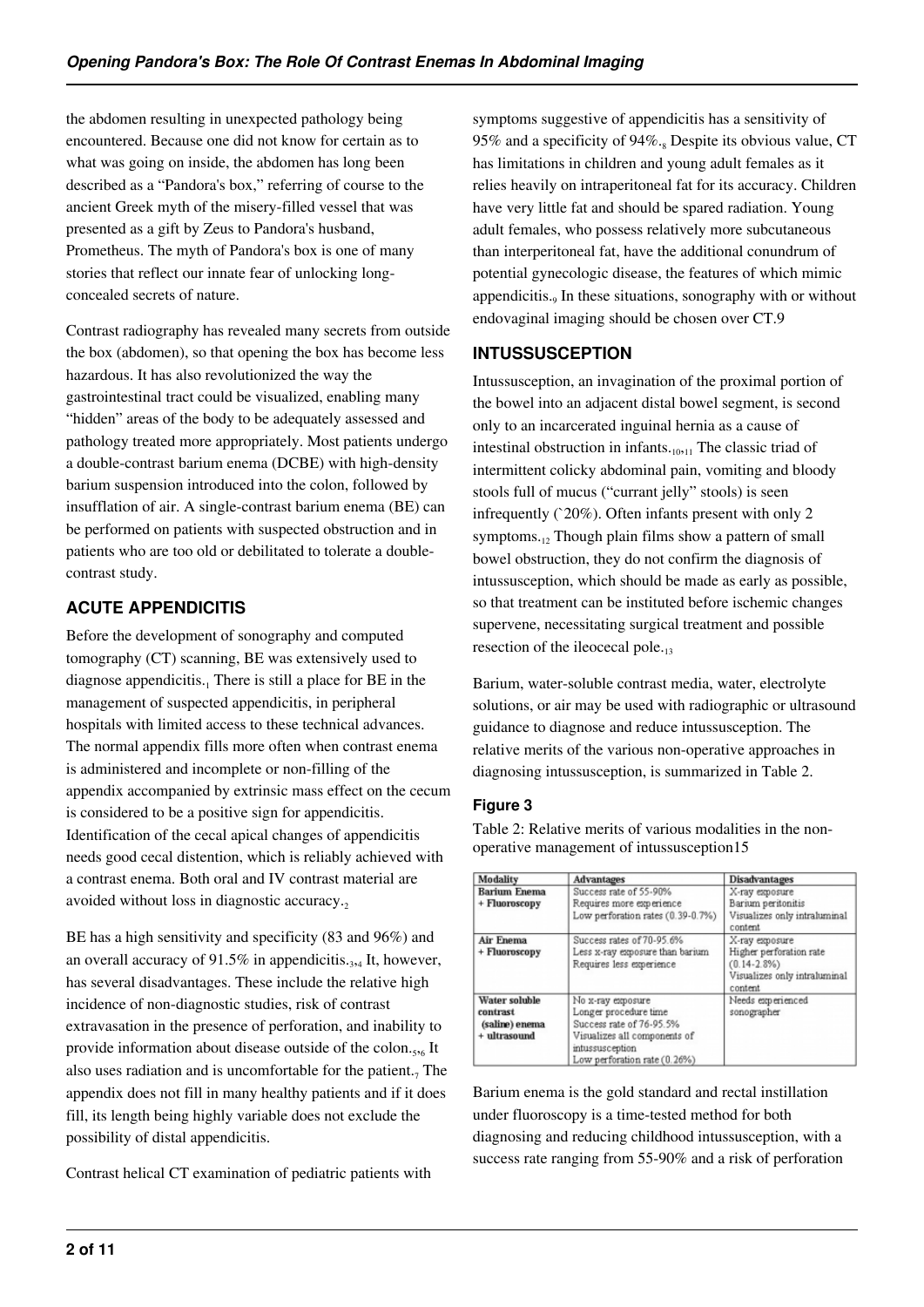of  $\langle 1\% \cdot_{14} 15 \rangle$  If symptoms exist for less than 24 hours, the success with a barium enema is as high as  $80-90\%$ . Contraindications include bowel perforation, complete obstruction and unstable presentation. Intussusception has two classic signs. $_{18}$  The "meniscus sign" (Figure 1) produced by the rounded apex of the intussusceptum protruding into the column of contrast material and the "coiled spring" appearance (Figure 2) caused by the edematous mucosal folds of the returning limb of the intussusceptum outlined by the contrast.

#### **Figure 4**

Figure 1: The meniscus sign in intussusception



Infusion of air to a maximum pressure of between 125 and 150 mm Hg into the colon without contrast (eg, air enema) is replacing barium.<sub>19</sub> Pneumoreduction has a similar success rate in diagnosing and treating childhood intussusceptions.20,21 Air insufflation has an increased the risk of perforation due to oscillations in intraluminal pressure, but as there are no problems associated with barium extravasation, the overall risk of complications is the same or less than that with barium. $_{22,23}$  Less radiation exposure due to shorter reduction times is another advantage  $(4-7 \text{ rads.})_{24,25}$  A prospective analysis of 181 cases of pneumoreduction had an overall success rate of 84%, with 4 perforations (1.6%). Four minutes fluoroscopy time was a good critical point in differentiating successful and failed cases.<sub>26</sub>

Kim et al first described hydrostatic reduction under ultrasound guidance in  $1982_{.27}$ . Pressures within the colon, are more constant with hydrostatic reduction than with pneumoreduction lowering the risk of perforation. A combination of Ringer lactate/saline and water-soluble contrast medium under ultrasound guidance can simultaneously diagnose and confirm sonographic reduction; fluoroscopic confirmation adds minimal radiation. $_{28}$  The method is highly successful (76-95.5%), with the ability to view all components of the intussusception and a low complication rate (<1% perforation)18.

#### **Figure 5**

Figure 2: Coiled spring appearance in intussusception



# **HIRSCHSPRUNG'S DISEASE**

BE is a good initial screening test for Hirschsprung's disease in severely constipated children, since it correlates well with manometry and biopsy. In newborns with suspected megacolon, BE has a sensitivity of 83% and a specificity of 98%. It is particularly useful in centers without easy access to pediatric gastroenterology services. A normal enema in this setting allows continuation of medical therapy, with further evaluation only if there is poor response. On the other hand, an abnormal enema, requires referral to a facility equipped to perform confirmatory manometry or biopsy. $_{29}$ 

Both barium and water-soluble contrast enemas have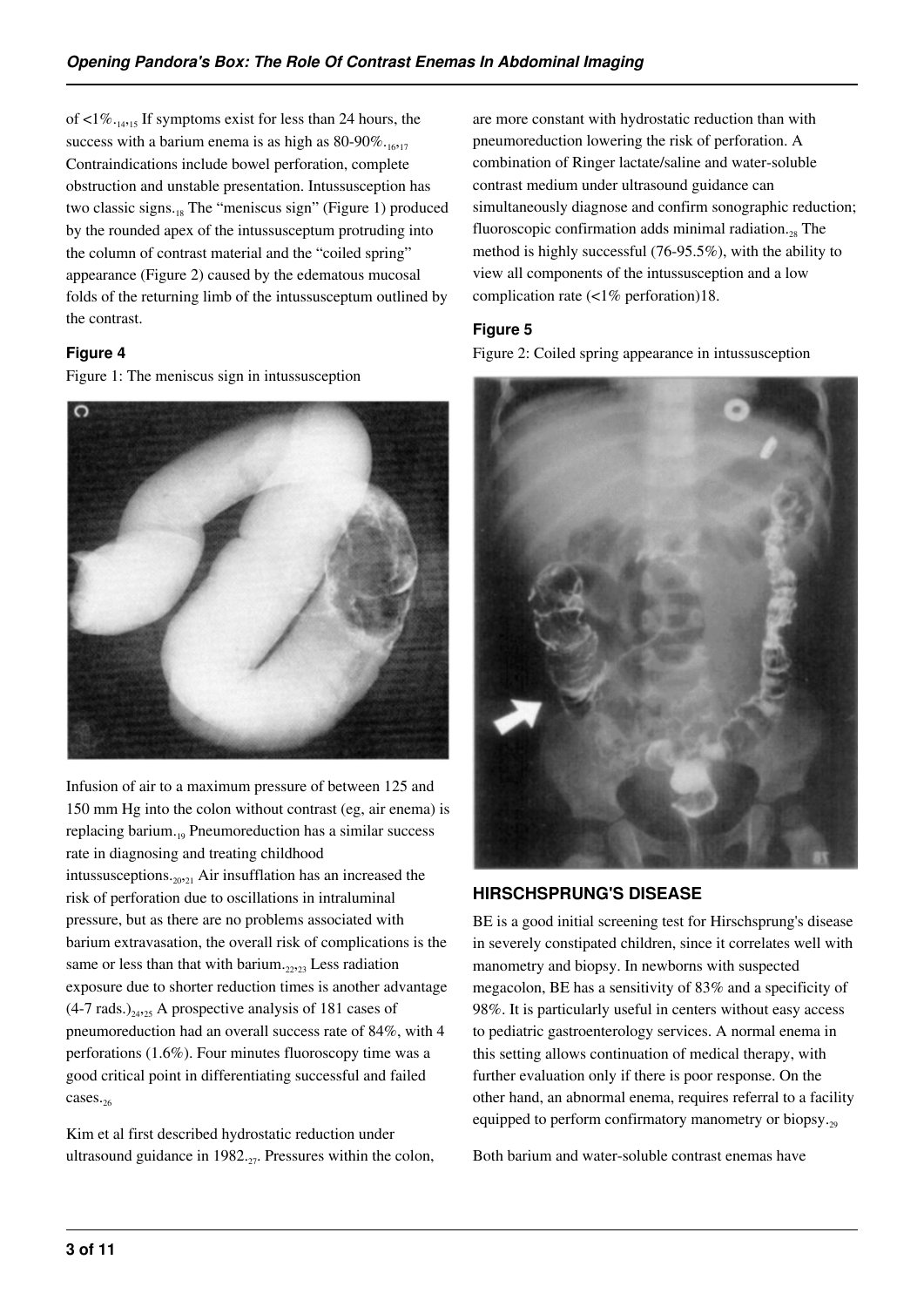equivalent sensitivity. Using 8 different radiologic criteria found on contrast enemas, a scoring system was devised to assist in diagnosing Hirschsprung's disease.29 When 6-8 criteria were present, the probability of Hirschsprung's disease was 100%, with 4-5 criteria 66% and with 1-3 criteria 40%.. Of the criteria, cobblestone appearance, mucosal irregularity and presence of mucosal serrations attained specificities of between 90%-100%. The sensitivities, of the criteria however, were much lower. Appearance of the transition zone, rectosigmoid index and delayed evacuation had the greatest sensitivities  $(65-80\%)_{30}$ 

In older children a characteristic transition zone between narrow-caliber distal aganglionic bowel and dilated upstream, normally ganglionated bowel is seen.(Figure 3) This is often difficult to observe in newborns with Hirschsprung's disease. Failure to evacuate the administered contrast within 24 hours may be one of the diagnostic features of Hirschsprung's disease.30

## **Figure 6**

Figure 3: Barium enema showing dilated colon, transition zone narrowed distal segment.



## **INFLAMMATORY BOWEL DISEASE**

DCBE is the primary radiologic tool in confirming the diagnosis of ulcerative colitis and in assessing the extent and severity of the disease. BE made this distinction possible in only 75% of patients. $31, 32$  Contrast enema findings in Ulcerative colitis and Crohn's disease are outlined in Table 3.33 DCBE demonstrates detail such as granular mucosa in ulcerative colitis and aphthoid ulcers and discontinuous

disease in Crohn's disease, helping to differentiate the two, especially during the early stages. $34$  There is a high congruence (95%) between the radiological and endoscopic diagnosis.<sub>35</sub>. Although generally safe and well tolerated, DCBE is relatively contraindicated in patients with severe colitis as it may precipitate toxic megacolon or perforation.

#### **Figure 7**

Table 3: Barium Enema Findings In Inflammatory Bowel Disease

| <b>Ulcerative Colitis</b>                                | Crohn's disease                                   |  |
|----------------------------------------------------------|---------------------------------------------------|--|
| Granularity of the mucosa                                | Aphthous ulcers, Deep or confluent<br>ulcerations |  |
| Collar button ulcers                                     | Cobblestone appearance                            |  |
| Stippling of the mucosa                                  | Segmental distribution                            |  |
| Thickening or loss of haustrations                       | pseudopolyps                                      |  |
| Pseudopolyps                                             | Loss of haustrations                              |  |
| Confluent, contiguous, circumferential<br>disease        | Fissures, fistulas                                |  |
| Narrowing of the lumen                                   | Sacculations                                      |  |
| Loss of rectal valves                                    | Strictures                                        |  |
| Widened pre-sacral space                                 |                                                   |  |
| Backwash ileitis (inflammation of the<br>terminal ileum) |                                                   |  |
|                                                          |                                                   |  |

# **ISCHEMIC COLITIS**

Typically, ischemic colitis presents with the sudden onset of mild crampy left lower quadrant abdominal pain accompanied, or followed within 24 hours, by bloody diarrhea or bright red blood per rectum. The splenic flexure, descending colon, and sigmoid are the commonest sites of ischemic injury. The spectrum of ischemic colitis encompasses submucosal or intramural hemorrhage, transient ischemic colitis, chronic ulcerative ischemic colitis, colonic stricture, gangrene or fulminant total ischemic colitis. 35 Despite a growing understanding of the pathophysiology of colonic ischemia and its disparate clinical presentations, many cases of transient or reversible ischemia still are missed. The reasons include delay in diagnostic studies, its often self-limited nature, and confusion with inflammatory bowel disease.36

Thumbprints, the major radiologic finding in the acute stage, represent submucosal and mucosal hemorrhage and edema. (Figure 4) Contrast enema repeated one week after an initial study should reflect evolution of the injury. Areas of hemorrhage either resolve and the study returns to normal or the thumbprints are replaced by a segmental pattern of colitis, as the mucosa ulcerates. $37$  In late cases, fibrosis and strictures develop, demonstrated radiographically as areas of narrowing of the colon.

Care must be taken during barium enema to avoid over-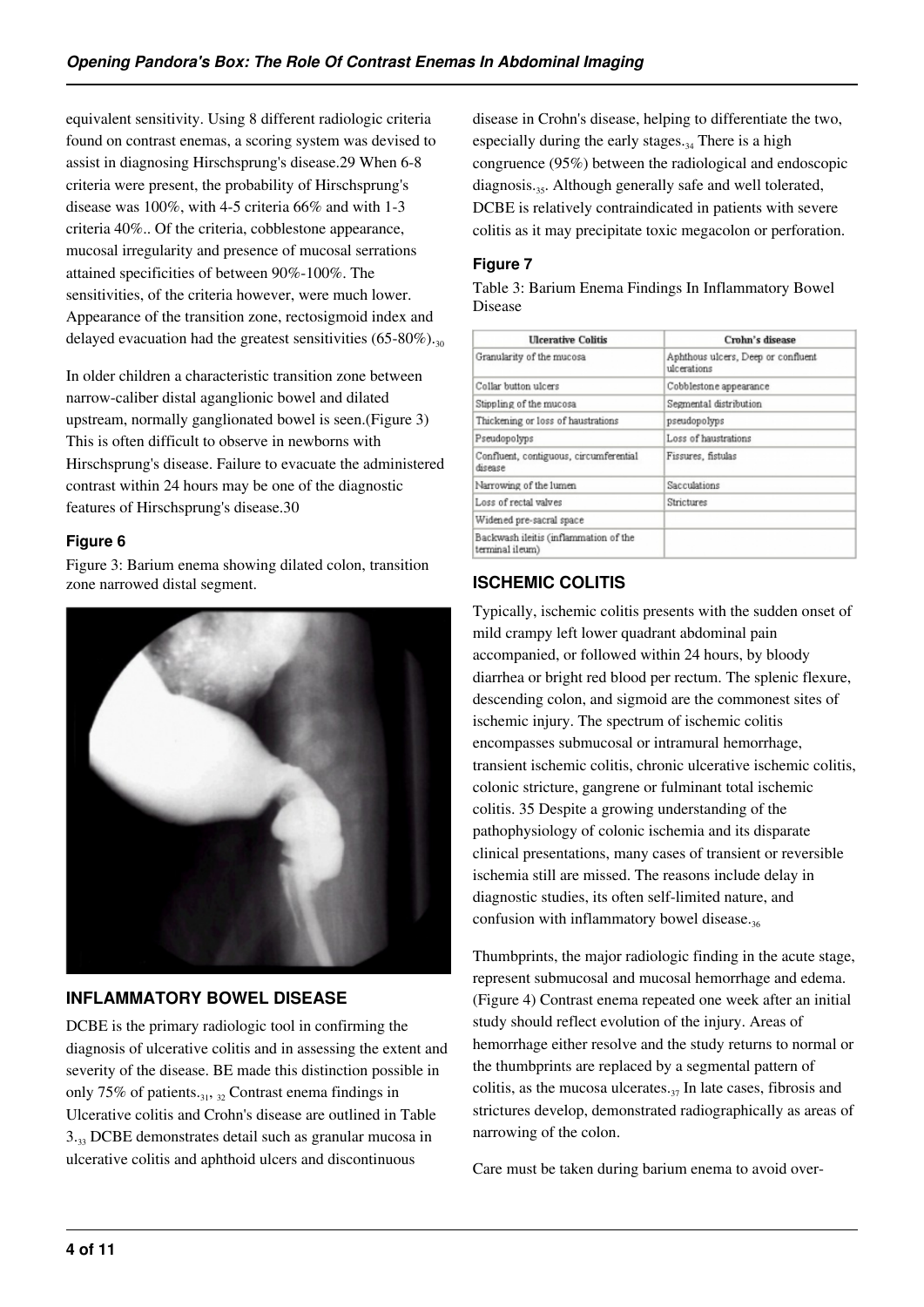distending the colon, because increasing intraluminal pressure beyond 30 mm Hg diminishes intestinal blood flow to the mucosa and shunts blood away from the mucosa to the serosa, increasing the risk of ischemic damage. Using carbon a potent vasodilator which is absorbed rapidly from the colon, leads to a shorter period of distention and less compromise of colonic blood flow.<sub>38</sub>

## **Figure 8**

Figure 4: Thumbprinting in ischemic colitis



## **VOLVULUS**

Volvulus most commonly occurs in the sigmoid followed by the transverse colon and cecum. They all share the same predisposition: a long freely redundant mobile colon and mesocolon, lack of fixation and short mesenteric attachment of the proximal and distal mesocolic limbs. Volvulus is associated with old age, presence of chronic constipation, and mental retardation.<sub>39,40</sub> Central abdominal pain of sudden onset followed by abdominal distension, tenderness, bloody mucus discharge or inability to pass flatus is characteristic.

A barium enema may assist with the diagnosis of sigmoid or cecal volvulus when the noncontrasted study is equivocal. The appearance of a bird's beak or "ace-of-spades" sign is due to narrowing of the recto-sigmoid at the neck of the

volvulus causing complete or partial obstruction. $_{41}$  (Figure 5) This has also been described in cecal volvulus. $_{42}$  A distended and downwardly displaced transverse colon may mimic it, by forming a pseudovolvulus. A distended transverse colon, however, has a convex inferior margin, with the double central wall extending cephalad, the opposite of sigmoid volvulus.

## **Figure 9**

Figure 5: Ace of spades appearance in sigmoid volvulus



# **INTESTINAL PSEUDOOBSTRUCTION**

Acute colonic pseudo-obstruction (Ogilvie's syndrome), is characterized by recurrent abdominal pain, nausea, vomiting and massive distention of the colon.43 The syndrome is often accompanied by systemic disease or recent surgery. Associated conditions include: postoperative state, trauma, pregnancy, electrolyte imbalances, hypoxemia, significant co-morbid illness and neuromuscular diseases such as parkinsonism and cerebrovascular accidents.44 Acute colonic pseudo-obstruction is also associated with medications that cause a decrease in colonic motility such as narcotic analgesics, anticholinergics, tricyclic antidepressants and anti-parkinsonian drugs.<sub>45</sub> If mechanical obstruction cannot be definitively excluded with the clinical history and plain film radiography, a water-soluble contrast enema (diatrizoate meglumine or Gastrografin) is useful in ruling out other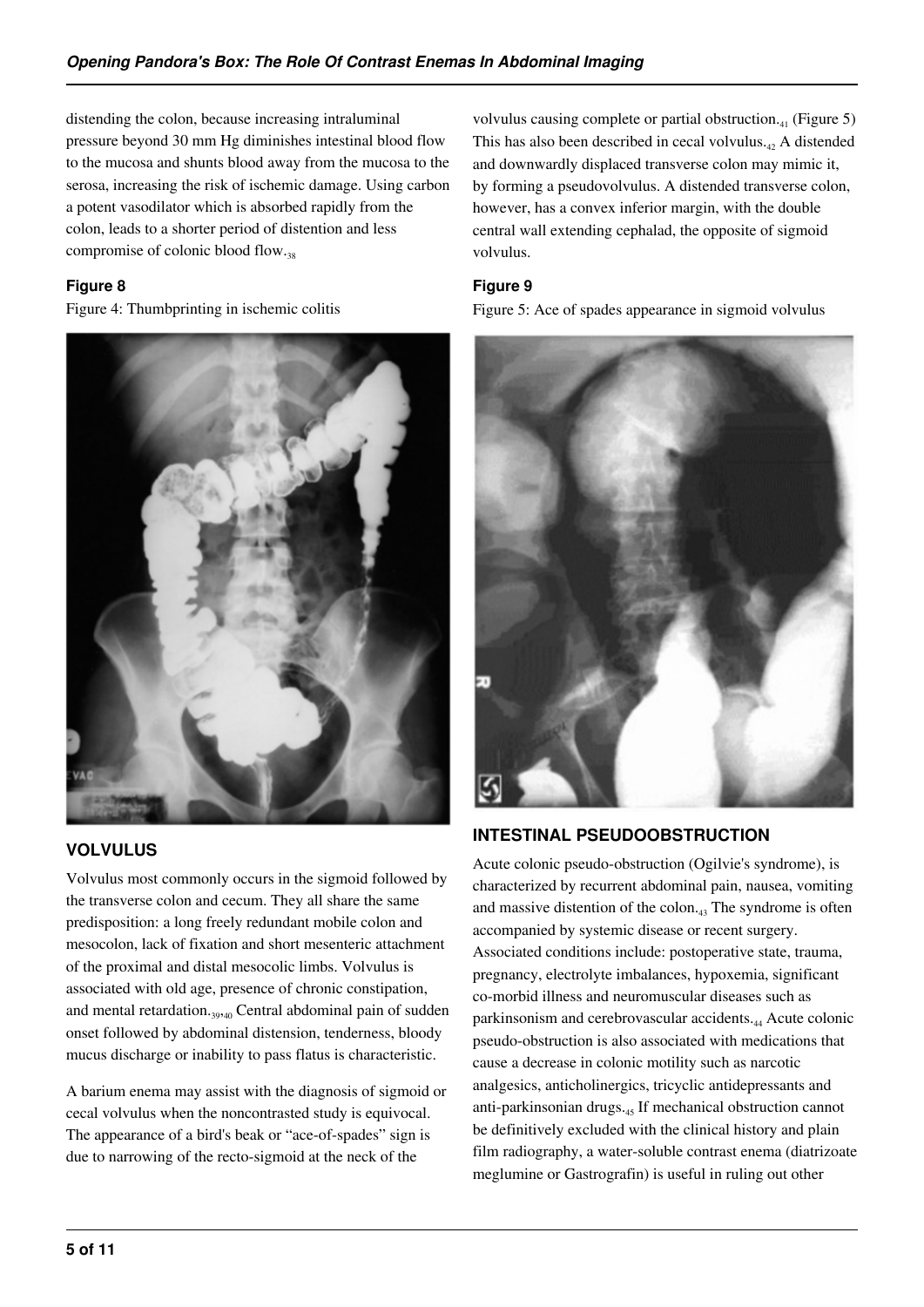causes of obstruction such as neoplasms, ischemic colitis and strictures due to diverticular disease or inflammatory bowel disease. Care must be taken with enemas, since increases in intracolonic pressure may cause perforation. Given the nature of pseudo-obstruction, air should not be instilled into the colon when the barium enema is performed and contrast enemas are contraindicated when perforation is known to exist. $_{46}$ 

## **PERORAL PNEUMOCOLON AND SMALL BOWEL ENEMA**

When targeting the terminal ileum, a peroral pneumocolon (POPC) may be the preferred initial study. A peroral pneumocolon obtains double-contrast images of the distal ileum and right colon. After oral administration of barium, once the barium meal has reached the cecum, air is introduced into the colon via a rectal catheter. Reflux of air into the distal ileum results in air-contrast views of the ileum. $_{47}$  In a study of 34 patients of whom 29 had undergone prior barium meal small bowel follow through studies, POPC was found to be superior in 86.2%. In 5 patients who could not retain barium enema, POPC investigation was successful, $_{48}$  suggesting that this method is a viable alternative in patients with hypotonic or atonic anal sphincters.

# **SCREENING FOR COLORECTAL CANCER (CRC)**

Prior to the advances and availability of endoscopy, DCBE was considered the best technique for demonstrating subtle lesions such as small polyps or cancers.49 The sensitivity of DCBE is 50-80% for polyps less than 1 cm, 70-90% for polyps larger than 1 cm and 50-80% for stage I and II adenocarcinomas.<sub>50,51</sub> An independent panel, after accounting for bias in their literature review, estimated the sensitivity of DCBE for cancer and large polyps to be 65-75%. $_{52}$  At 5-year intervals, it has been recommended by numerous organizations as an option for colorectal cancer screening.<sub>53254</sub> Single-contrast barium enemas are not effective in colorectal cancer screening. Rex et al., reported on their sensitivity and noted that pre-malignant lesions were found in only 2% of 738 patients, with no cancers being detected.<sub>55</sub> The frequency of polyps seen with the singlecontrast barium enema ranges from 1-7.8%, but increases to 10-13% with DCBE.49 False-positive findings are mainly due to adherent stool and non-neoplastic mucosal irregularities, with rates ranging from less than 1 % for cancers, to 5-10% for large polyps and up to 50 % for small polyps.50

Based on a computer simulation model, DCBE every 5 years was found to reduce mortality due to CRC by more than two-thirds and when combined with flexible sigmoidoscopy every 5 years, by 77.1%.54 Cost analysis based on the same model suggested that DCBE every 10 years was the most cost-effective approach in screening for CRC, costing \$7052 per death due to CRC prevented compared to DCBE every 5 years \$ 12143, colonoscopy every 10 years \$17751, DCBE and flexible sigmoidoscopy every 5 years \$18991.54

Radiologists have argued that the advantages of using barium enema for colorectal cancer screening are that it examines the whole colon (unlike sigmoidoscopy), is cheaper than colonoscopy, safer than colonoscopy, and as accurate as colonoscopy for detection of cancer and large polyps.56 However, some have suggested, that the diagnostic contribution of double-contrast barium enema in colorectal cancer screening should be confined to use as an adjunct to incomplete colonoscopy.<sub>57</sub> Immediate DCBE after incomplete colonoscopy allows complete colonic evaluation in most cases, often adds vital diagnostic information, and eliminates repeated bowel preparation and unnecessary delay in diagnosis. In a prospective study of 103 patients, in 14 significant additional information was provided. $_{58}$ 

# **ADVERSE REACTIONS TO BARIUM ENEMAS**

Barium has the potential to cause significant complications. It may form an impaction, which occludes the lumen of bowel causing constipation or complete obstruction. Inactive, dehydrated, elderly patients, and neonates are at greater risk of impaction. Copious fluid intake, prompt evacuation of the barium and stool softener or laxative following the procedure, minimizes this risk. $_{59}$ 

Perforation due to catheter tip insertion and over-inflation is potentially the most serious, occurring in approximately 0.02-0.04%. The barium spills into the peritoneum, retroperitoneal space, or intramurally even dissecting the transverse mesocolon. $_{60}$  Perforation is more likely in a colon weakened by iatrogenic trauma due to biopsy or polypectomy or disease such as tumor, diverticulitis, inflammatory bowel disease or ischemia. It can also occur if the retention balloon is inflated within a stricture, tumor, inflamed rectum or colostomy stoma. $_{61}$  Free barium is inert, but the dyes, bacteria and partially digested food matter dumped into the peritoneum, cause peritonitis and thirdspacing of fluid leads to hypovolemia. Bacteremia has been found in as many as 23% of patients following barium enema and, rarely may cause septicemia.61 The patient can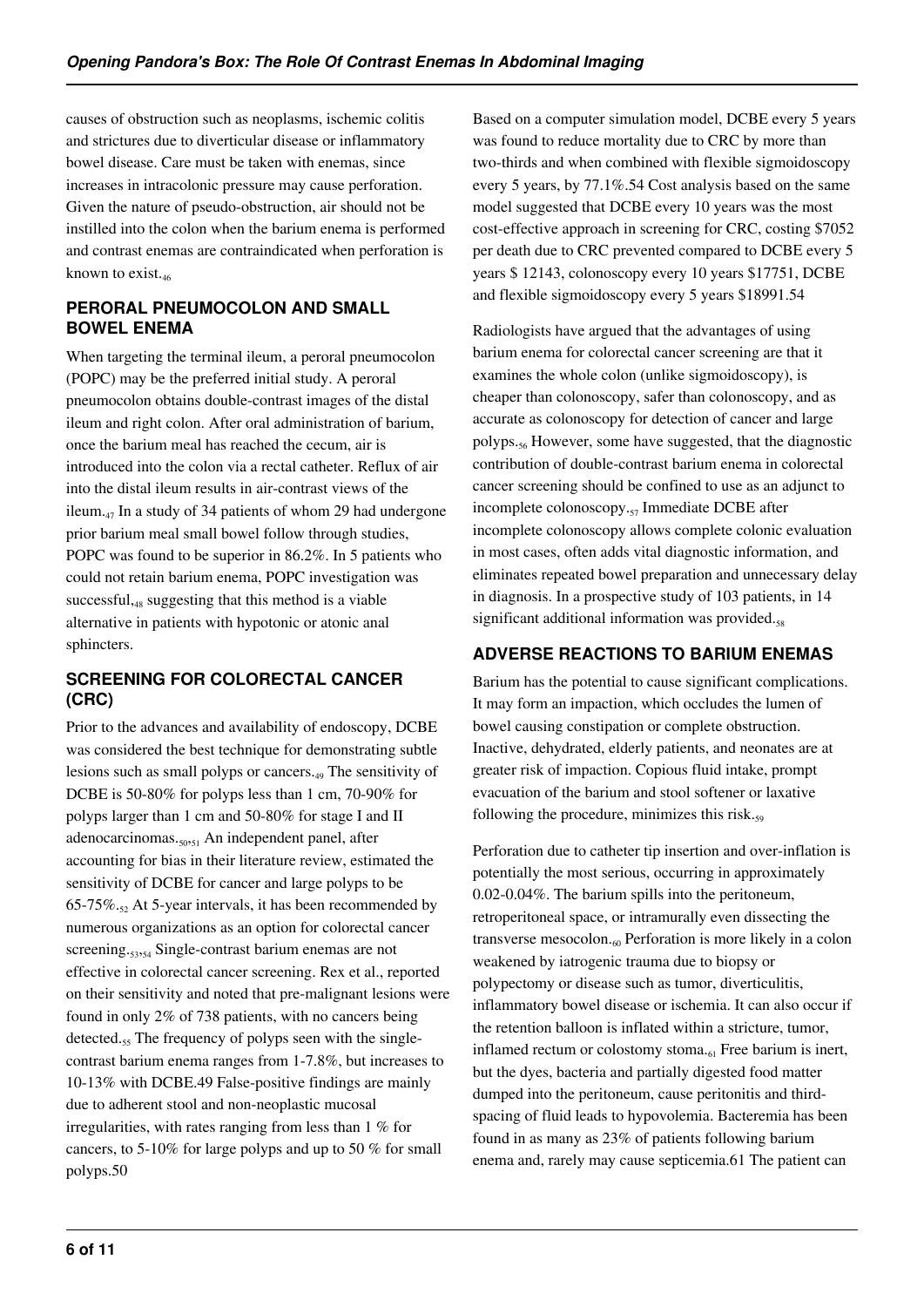rapidly develop sepsis and/or shock, with a 50% mortality. $_{62}$ Barium can also induce an inflammatory reaction, the barium crystals becoming coated with a fibrin membrane, followed by fibrosis and granuloma formation. Venous intravasation in the setting of altered mucosal integrity found in inflammatory bowel disease or diverticulitis, is another potentially life-threatening, though extremely rare complication.  $63,64$ 

Allergic reactions to barium are rare. Possible causes include preservatives in the barium, latex in the examining gloves or glucagon. The rubber tubing used during administration of the enema can also cause severe urticarial reaction. $_{65}$ 

## **GASTROGRAFIN**

Gastrografin contains a mixture of sodium and meglumine amidotrizoate. The contrast-giving substances in gastrografin are salts of amidotrizoic acid in which the X-ray absorbing iodine is present in stable chemical bond. Gastrografin is water-soluble and has a high osmolarity. Therefore, it tends to cause a fluid shift into the colon and, subsequently, may increase colonic motility. In the presence of uncomplicated meconium ileus advantage is taken of the high osmotic pressure of gastrografin. The surrounding tissue is forced to release considerable amounts of fluid, which then flows into the gut and dissolves the hardened meconium. Likewise in suspected high impaction or volvulus, a gastrografin enema may be both diagnostic and therapeutic because it stimulates emptying of stool. Gastrografin is of particular value in the evaluation of suspected partial or complete stenosis, acute hemorrhage, and megacolon, and is the contrast of choice in computerized tomography of the abdomen. It is also used to differentiate between mechanical and pseudo-obstruction, in which it may also be both diagnostic and therapeutic. The relative merits of barium and gastrografin as contrast media are compared in Table 3.

Gastrografin, unlike barium, does not elicit an inflammatory response, and so can be used without prejudice in suspected acute diverticulitis, making it a cost-effective method of elucidating the cause of left lower quadrant peritonitis. $6666$ Wexner and Daley found that it was possible to safely, promptly and accurately differentiate acute diverticulitis from other causes of left lower quadrant peritonitis during the early stages, therby avoiding the complications associated with misdiagnosis and shortening hospital stay.66 Compared to computed tomography, contrast enema had a sensitivity of 0.82 (95%CI 0.71;0.90) and a specificity of 0.81 (95%CI 0.67;0.91) for diagnosing diverticulitis of the

sigmoid colon. $_{67}$ 

Chapman et al<sub>68</sub> reviewed 140 cases of large bowel obstruction to determine the accuracy of water-soluble contrast enema in comparison with plain abdominal x-rays. Findings at laparotomy and follow-up (for the non-operated cases) were used as reference. Using plain radiographs, the diagnosis of mechanical obstruction was made with a sensitivity and specificity of 84% and 72%, respectively, whereas contrast enema (barium or gastrografin) had a sensitivity and specificity of 96% and 98%, respectively.

Contrast enhanced computed tomographic enema (CECTE), a technique that uses gastrografin to delineate the retroperitoneal viscera by simultaneously opacifying the small bowel, duodenum, colon, GU tract, and major vessels is useful in the management of stable patients with penetrating trauma to the back and flank. By identifying the nature and location of the resulting retroperitoneal injuries, up to 92% of patients presenting with penetrating injuries can be managed non-operatively. $\epsilon_{69}$ 

Gastrografin enema used 10-12 days after surgery has been used to assess radiological leakage after low anterior resection. $\tau_0$  It has been used to assess anastomosis and ileal pouch integrity (pouchogram) before closure of the ileostomy after ileo-anal-pouch anastamosis (IPAA). Abnormal findings in a pouchogram including anastomotic and pouch leaks, and anstomotic strictures prior to ileostomy closure, indicated those patients at high risk of long-term complications following IPAA.<sub>71</sub>

Contra-indications to gastrografin include manifest hyperthyroidism, iodine hypersensitivity, pregnancy and lactation. (Table 4) Fluid and electrolyte imbalance must be corrected before the examination. In adults the contrast medium should be diluted with 3-4 times its volume of water. For children over 5 years of age, the contrast medium should be diluted with 4-5 times its volume of water; for children up to 5 years of age a dilution with 5 times its volume of water is recommended.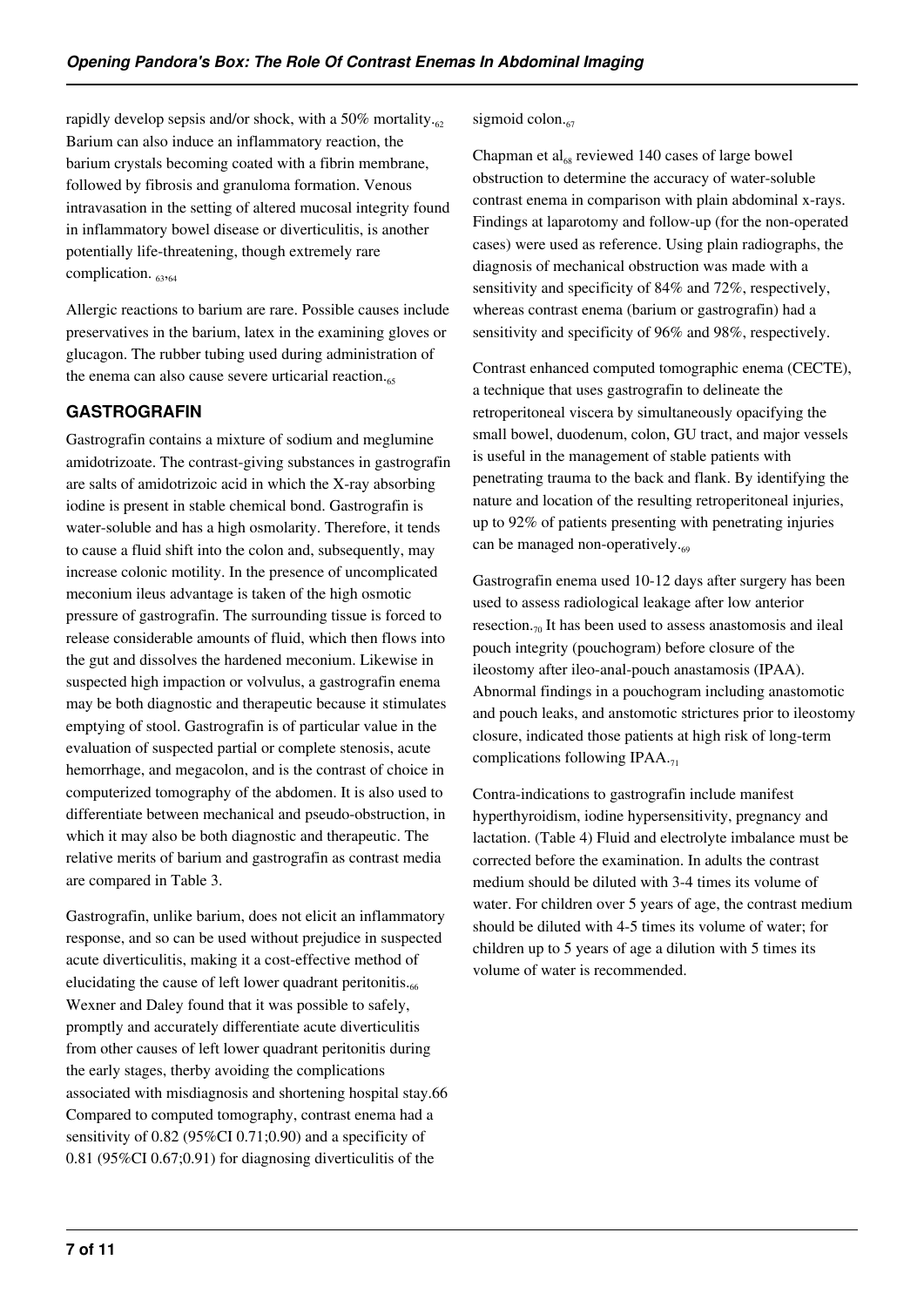#### **Figure 10**

Table 4: Advantages and disadvantages of Barium and Gastrografin enemas

|                      | <b>Barium</b>                                                                                                                                                                                                                        | Gastrografin                                                                                                                                                                                       |
|----------------------|--------------------------------------------------------------------------------------------------------------------------------------------------------------------------------------------------------------------------------------|----------------------------------------------------------------------------------------------------------------------------------------------------------------------------------------------------|
| <b>Advantages</b>    | Ubiquitous and cheap                                                                                                                                                                                                                 | Safer if used pre and post-<br>operatively, partial or complete<br>obstruction, suspected<br>perforation.<br>-Hygroscopic action<br>therapeutic in volvulus,<br>intussusception, Meconium<br>ileus |
| <b>Disadvantages</b> | -Inspissation<br>-Obstruction<br>-Barium peritonitis<br>-Granuloma formation<br>-Contraindicated if partial or complete<br>obstruction, hemorrhage, if surgery<br>contemplated, threatening perforation<br>(eg.acute diverticulitis) | -Hypersensitivity.<br>-Diarrhea, exacerbation of<br>colitis.<br>-Contraindicated in<br>hyperthyroidism, pregnancy                                                                                  |

A simpler, inexpensive alternative to barium or Gastrografin is achieved by combining tap water with intravenous iodine contrast medium (gastrografin). This has been used for computed tomographic (CT) study, has good acceptance and tolerance and can accurately detect mural wall abnormalities. $\tau$ , Disadvantages include the risk of water intoxication, hyponatremia and peritoneal contamination in the event of a transmural breach of the colon. $_{73,74}$ 

## **COLONIC FISTULAS**

Colonic fistulas though uncommon can occur to the parietes and internally to a variety of organs. External fistulas invariably are a complication or the result of a surgical procedure, such as a leaking anastomosis or incision and drainage of an abscess resulting most commonnly from colonic diverticular disease and less commonly from Crohn's disease or a malignancy of the colon. $<sub>75</sub>$ </sub>

Both barium and Gastrografin have been used extensively but with poor success (5-80%) in demonstrating the presence of colovesical, colovaginal or coloenteric fistulas. $_{76}$  and, therefore are not reliable in demonstrating a fistula tract. When a tract is demonstrated, it helps to define the location of the fistula and the underlying pathology.76 Similarly, with colovaginal fistulas, reported success in delineating the fistula with fistulograms, vaginograms, and enema studies ranges from 34% to 100%. Whenever a fistula is suspected, using gastrografin avoids the undesirable consequences of peritoneal extravasation of barium. Magnetic resonance imaging (MRI) has been found to be of value in demonstrating the sinus tracts and fistulae associated with Crohn's diease. In a study to investigate its potential, MRI identified the sinuses, fistulae and extramucosal inflammatory disease in 14 out of 17 patients  $(83\%)_{77}$  A CT scan of the abdomen and pelvis is the most sensitive  $(-95%)$ 

and specific (100%) test for detecting complications of diverticular disease, including fecal fistula.78,79 Its value can be enhanced by avoiding oral contrast ingestion and having the patient evacuate rectally administered barium. $_{80}$ 

# **CONCLUSION**

This role of contrast enemas in the management of abdominal pathology has come a long way since the introduction of barium and gastrografin. Refinements in ultrasound technology and the realization that other liquids and air can be used in diagnosis and hydrostatic reduction of pediatric abdominal emergencies, have expanded the role of contrast enemas considerably. The use of liquids mixed with iodinated compounds and air as contrast agents are gaining in popularity, as they are both cheap and effective alternatives to barium or gastrografin, in outlining large bowel pathology. Barium is still widely used in the investigation of suspected large bowel pathology and remains a cost-effective alternative in colorectal cancer screening. Gastrografin is the preferred contrast in children and when perforation is a possibility. The evolution of contrast radiography has enabled many secrets from Pandora's box to be unlocked, improving the management of many abdominal problems.

# **CORRESPONDENCE TO**

K.Ramakrishnan, M.D. Department Of Family And Preventive Medicine University Of Oklahoma Health Sciences Center 900 N.E.10th Street Oklahoma City, Ok 73104 U.S.A. TEL: (405) 271-8818 FAX: (405) 271-4366 E-MAIL- kramakrishnan@ouhsc.edu

#### **References**

1. Doris PE, Strauss RW. The expanded role of the barium enema in the evaluation of patients presenting with acute abdominal pain. J Emerg Med 1985; 3: 93-100. 2. Rao PM, Rhea JT, Novelline RA- Helical CT of appendicitis and diverticulitis. Radiologic clinics of north America. 1999; 37: 895-908. 3. Rao PM, Rhea JT, Novelline RA, McCabe CJ, Lawrason JN, Berger DL, Sacknoff R. Helical CT technique for the

diagnosis of appendicitis: Prospective evaluation of a focused appendix CT examination. Radiology 1997; 202:139-144.

4. el Ferzli G, Ozuner G, Davidson PG, Isenberg JS, Redmond P, Worth MH Jr. Barium enema in the diagnosis of acute appendicitis. Surg Gynecol Obstet 1990; 171:40-42. 5. Brown JJ: Acute appendicitis: The radiologist's role. Radiology 1991; 180:13-14.

6. Brumer M: Appendicitis: Seasonal incidence and postoperative wound infections. Br J Surg 1970; 57:93-99. 7. Shust N, Blane CE, Oldham KT. Perforation associated with barium enema in acute appendicitis. Pediatr Radiol 1993; 23:289-290.

8. Sivit CJ, Applegate KE, Berlin SC, Myers MT, Stallion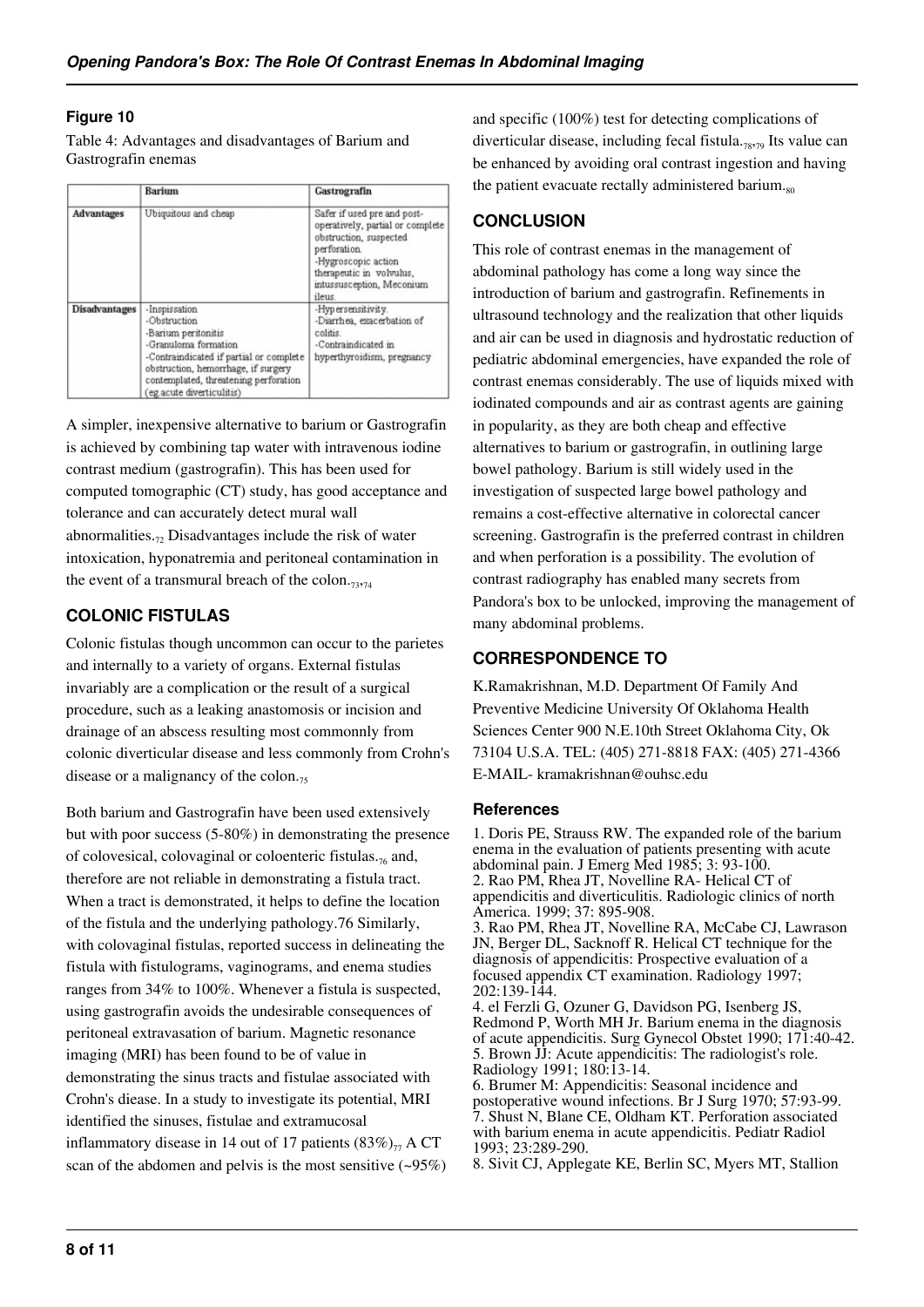A, Dudgeon DL, Borisa VJ, Morrison SC, Weinert DM, Grisoni ER. - Evaluation of suspected appendicitis in children and young adults: helical CT. Radiology. 2000;216:430-433.

9. Jeffrey RB- Spiral CT of the Acute Abdomen. CME Opportunities. Radiology Infonet 2001, P 2.

10. Janik JS, Ein SH, Filler RM, et al: An assessment of adhesive small bowel obstruction in infants and children. J Pediatr Surg 1981; 16:225-235.

11. Soderquist-Elinder C, Hirsch K, Bergdahl S, et al: Prophylactic antibiotics in uncomplicated appendicitis during childhood-a prospective randomized study. Eur J Pediatr Surg 5:282-285, 1995.

12. Bruce J, Huh YS, Cooney DR, et al: Intussusception: Evolution of current management. J Pediatr Gastroenterol Nutr 6:663, 1987.

13. Heller RM, Hernanz-Schulman M- Applications of new imaging modalities to the evaluation of common pediatric conditions. Journal of Pediatrics 1999; 135: 632-639.

14. Katz ME, Kohn P. Intussusception reduction 1991: an International survey of Pediatric Radiologists. Pediatr Radiol 1992; 22: 318-322.

15. Losek JD. Intussusception: don't miss the diagnosis. Pediatr Emerg Care 1993; 9: 46-51.

16. Bruce J, Huh YS, Cooney DR, Karp MP, Allen JE, Jewett TC. Intussusception: evolution of current management. Journal of Pediatric Gastroenterology and Nutrition 1987; 6:663-674.

17. Gierup J, Jorulf H, Livaditis A. Management of intussusception in infants and children: a survey based on 288 consecutive cases. Pediatrics 1972; 50: 535-545.

18. Del-Pozo G, Albillos J, Tejador D, Calero R, Rasero M, de-la-calle U, Lopez-Pacheco U- Intussusception in children: current concepts in diagnosis and enema reduction. Radiographics - 1999; 19: 299-319.

19. Squires RH. Jr MD- Gastrointestinal Bleeding. Pediatrics in Review-1999; 20: 95-101.

20. Kirks DR. Air intussusception reduction: "The winds of change". Pediatric Radiology 1995; 25: 89-91.

21. Daneman A, Alton DJ, Ein S, Wesson D, Superina R, Thorner P. Perforation during attempted intussusception reduction in children - a comparison of perforation with barium enema. Pediatric Radiology 1995; 25: 81-88. 22. Zambuto D, Bramson RT, Blickman JG. Intracolonic pressure measurements during hydrostatic and air contrast barium enema studies in children. Radiology 1995; 196: 55-58.

23. Shiels WE II, Bisset GS III, Kirks DR: Simple device for air reduction of intussusception. Pediatr Radiol 1990; 20:472-474.

24. Gu L, Alton DJ, Daneman A, Stringer DA, Liu P, Wilmot DM, Reilly BJ. Intussusception reduction in children by rectal insufflation of air. AJR 1988; 150: 1345-1348. 25. Kirks D, editor. Practical pediatric imaging-diagnostic radiology of infants and children. 2nd edition. Boston: Little, Brown and Co; 1991; P.1063.

26. Lui KW- Air enema for diagnosis and reduction of intussusception in children: clinical experience and fluoroscopy time correlation. J Pediatr Surg 2001; 36: 479-81.

27. Kim YG, Choi BI, Yeon KM et al- Diagnosis and treatment of childhood intussusception using real time ultrasonography and saline enema. Preliminary report. J Korean Soc Med Ultrasound. 1982; 1: 66-70- Citation. 28. Riebel TW, Nasir R, Weber K. US-guided hydrostatic reduction of intussusception in children. Radiology 1993; 188: 513-516.

29. Reid JR, Buonomo C, Moreira C, Kozakevich S, Nurko

SJ- The barium enema in constipation: comparison with rectal manometry and biopsy to exclude Hirschsprung's disease after the neonatal period. Pediatr Radiol 2000; 30: 681-684.

30. O'Donovan AN, Habra G, Somers S, Malone DE, Rees A, Winthrop AL- Diagnosis of Hirschsprung's disease. AJR Am J Roentgenol 1996; 167: 517-520.

31. Caroline DF, Friedman AC. The radiology of inflammatory bowel disease. Med Clin North Am 1994; 78:

1353-1385. 32. Kirsner JB- Problems in the differentiation of ulcerative

colitis and Crohn's disease of the colon.: the need for repeated diagnostic evaluation. Gastroenterology 1975; 68: 187-191.

33. Laufer I, Hamilton J. The radiological differentiation between ulcerative and granulomatous colitis. Radiology 1976; 66: 259-269.

34. Scotiniotis I, Rubesin SE, Ginsberg GG - Imaging modalities in inflammatory bowel disease Gastroenterol Clin North Am 1999; 28: 391-421.

35. Laufer I, Mullens JE, Hamilton J- Correlation of endoscopy and double-contrast radiography in the early stages of ulcerative and granulomatous colitis. Radiology 1976; 118:1-6.

36. Greenwald DA, Brandt LJ: Colonic ischemia. J Clin Gastroenterol 1998; 27:122-128.

37. Greenwald DA , Brandt LJ, Reinus JF- Ischemic bowel disease in the elderly. Gastroenterol Clin North Am 2001; 30: 445-473.

38. Brandt LJ, Boley SJ, Sammartano R, et al: Carbon dioxide and room air insufflation of the colon. Gastrointest Endosc 1986; 32:324.

39. Madiba TE, Thomson SR. The management of sigmoid volvulus. J.R.Coll.Surg.Edinb 2000; 45:74-80.

40. Yamanari H, Shimayama T, Sakurai T, Kanemaru M, Mori Y- A Case of Transverse Colon Volvulus. Jpn J

Gastroenterol Surg 2002; 35: 102-105.

41. Gibney EJ: Volvulus of the sigmoid colon. Surg Gynecol Obstet 1991; 173: 243-255.

42. Andersson A, Bergdahl L, Van Der Linden W: Volvulus of the cecum. Ann Surg 1975; 181:876-879.

43. Anyras S. Intestinal pseudo-obstruction syndrome. Ann Rev Med 1988; 39:1-15.

44. Stack PS. Ogilvie's syndrome: Would you recognize it? Postgrad Med 1991; 89:131-134.

45. Jetmore AB, Timmeke AE, Gathright JB. Ogilvie's syndrome: Colonoscopic decompression and analysis of predisposing factors. Dis Colon Rectum 1992;

35:1135-1142.

46. Manten HD: Pseudo-obstruction. Bockus Gastroenterology. Haubrich WS, Schaffner F, Berk JE (eds). Philadelphia, WB Saunders Co, 1995, Vol 2, pp 1249-1267. 47. Kressel HY, Evers KA, Glick SN, Laufer I, Herlinger H. The peroral pneumocolon examination. Radiology 1982; 144: 414-416.

48. Mittal A, Saha MM, Pandey KK. Peroral pneumocolona double contrast technique to evaluate distal ileum and proximal colon. Australas Radiol 1990; 34: 72-74.

49. Ott DJ, Gelfand DW. Colorectal tumors: pathology and

detection. AJR Am J Roentgenol 1978; 131: 691-695. 50. Steine S, Stordahl A, Lunde OC, Loken K, Laerum E. Double-contrast barium enema versus colonoscopy in the diagnosis of neoplastic disorders: aspects of decision-making in general practice. Fam Pract 1993; 10:288-291

51. Fork FT. Double contrast enema and colonoscopy in polyp detection. Gut 1981; 22:971-977.

52. Office of Technology Assessment. Cost-effectiveness of colorectal cancer screening in average-risk adults: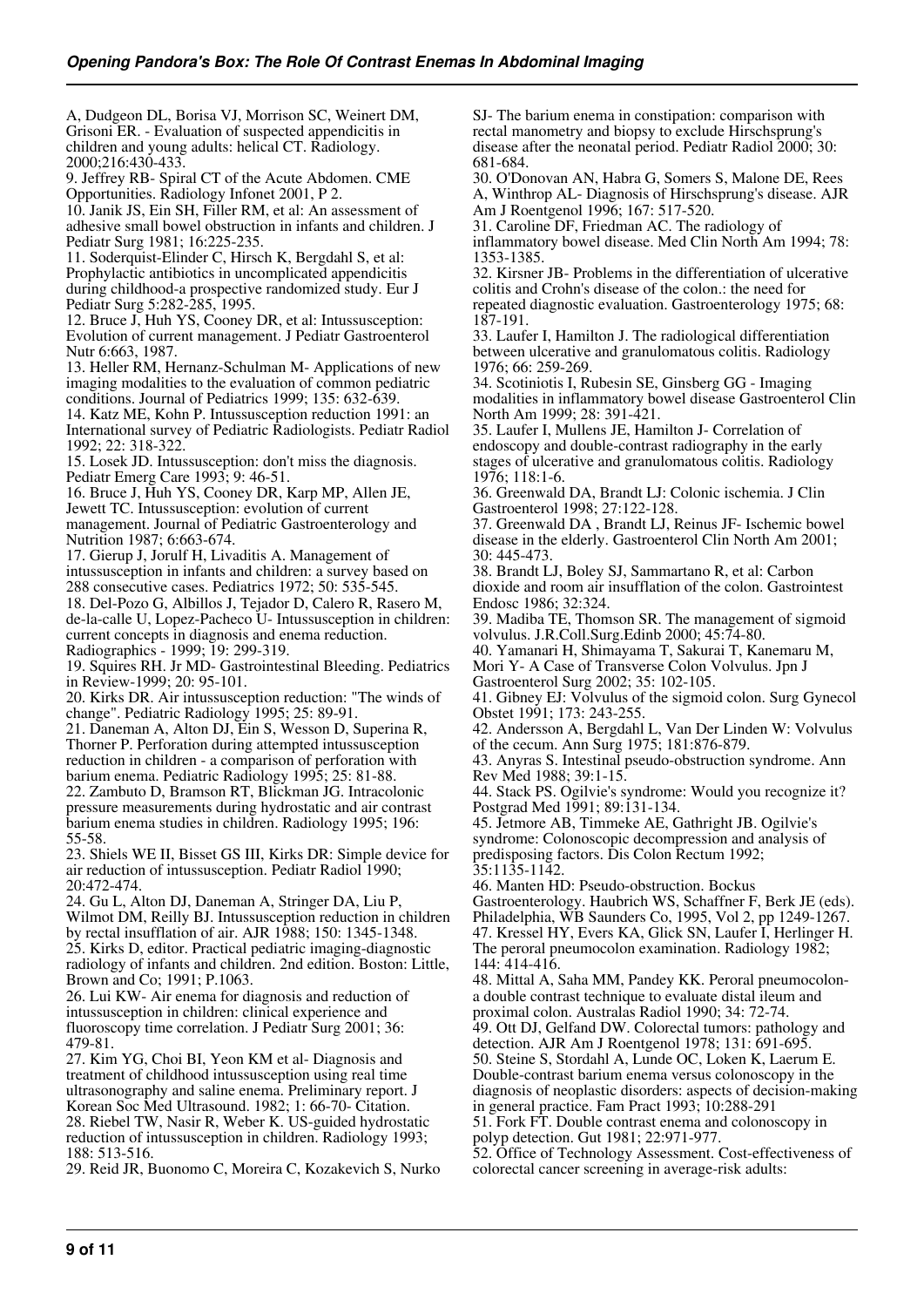Background paper for the 104th Congress. 53. Eddy DM. Screening for colorectal cancer. Ann Intern Med 1990; 113:373-384, McMahon PM, Bosch JL, Gleason S, Halpern EF, Lester JS, Gazelle GS. Cost-effectiveness of colorectal cancer screening. Radiology 2001; 219:44-50. 54. Winawer SJ, Fletcher RH, Miller L, et al. Colorectal cancer screening: Clinical guidelines and rationale. Gastroenterology 1997; 112:594-642.

55. Rex DK, Rahmani EY, Haseman JH, et al. Relative sensitivity of colonoscopy and barium enema for detection of colorectal cancer in clinical practice. Gastroenterology 1997;112:17-23.

56. Gelfand DW, Ott DJ. The economic implications of radiologic screening for colonic cancer. AJR 1991; 156:939-43.

57. Ciatto S; Castiglione G. Role of double-contrast barium enema in colorectal cancer screening based on fecal occult blood. Tumori - 2002; 88: 95-98.

58. Brown AL, Skehan SJ, Greaney T, Rawlinson J, Somers S, Stevenson GW. Value of double-contrast barium enema performed immediately after incomplete colonoscopy. AJR Am J Roentgenol 2001;176:943-945.

59. McDonnell WH, Jung F- Barium impaction in the sigmoid colon-(letter) N.Engl J Med. 1998; 338: 624. 60. Cho KC- Spontaneous dissection of air into the transverse mesocolon during double-contrast barium enema

Gastrointest Radiol 1990; 15: 76-77. 61. William SM- Recognition and prevention of barium enema complications. Curr Probl Diagn Radiol 1991; 20: 123-151.

62. Katzberg, RW. (editor) The Contrast Media Manual. Williams and Wilkins, Baltimore, Md. 1992.

63. Wheatley MJ- Portal venous barium intravasation complicating barium enema examination. Surgery 1991; 109: 788-791.

64. Zalev AH- Venous barium embolization, a rare, potentially fatal complication of barium enema: 2 case reports. Can Assoc Radiol J 1997; 48: 323-326.

65. Sissons GR- Severe urticarial reaction to rubber: complication of a barium enema. Clin Radiol 1991; 43: 288-289.

66. Wexner SD, Dailey TH- The initial management of left lower quadrant peritonitis. Dis Colon Rectum 1986; 29: 635-638.

67. Stefinsson T- Diverticulitis of the sigmoid colon. A comparison of CT, colonic enema and laparoscopy. Acta Radiol 1997; 38: 313-319.

68. Chapman AH, McNamara M, Porter G: The acute contrast enema in suspected large bowel obstruction: Value and technique. Clin Radiol 1992; 46: 273- 278.

69. Phillips T, Sclafani SJ, Goldstein A, Scalea T, Panetta T, Shaftan G- Use of the contrast-enhanced CT enema in the management of penetrating trauma to the flank and back. J Trauma 1986; 26:593-601.

70. Redmond HP, Austin OM, Clery AP, Deasy JM- Safety of double-stapled anastomosis in low anterior resection. Br J Surg 1993; 80:924-927.

71. Tsao JI, Galandiuk S, Pemberton JH- Pouchogram: predictor of clinical outcome following ileal pouch-anal anastomosis. Dis Colon Rectum 1992; 35:547-551.

72. Gossios KJ, Tsianos EV, Kontogiannis DS, Demou LL, Tatsis CK, Papakostas VP, Merkouropoulos MM,

Tsimoyiannis EC- Water as contrast medium for computed tomography study of colonic wall lesions. Gastrointest Radiol 1992; 17:125-128.

73. Blanc P Carbajal R Paupe A Lenclen R Couderc S Olivier-Martin M. Water intoxication following preparation for barium enema. Arch Pediatr 1995; 2: 871-873.

74. Chertow GM; Brady HR. Hyponatraemia from tap-water enema. Lancet 1994; 344(8924): 748.

75. Woods RJ, Lavery IC, Fazio VW, et al: Internal fistulas in diverticular disease. Dis Colon Rectum 51:591-596, 1988. 76. Lavery IC- Surgical management of gastrointestinal fistulas- Colonic fistulas. Surgical Clinics of North America 1996; 76: 1183-1190.

77. Koelbel G, Schmiedl U, Majer MC, Weber P, Jenss H, Kueper K, Hess CF. Diagnosis of fistulae and sinus tracts in patients with Crohn disease: value of MR imaging. Am J Roentgenol 1989 May;152(5):999-1003.

78. Basler J, Kamerer A. Colovesical fistula. E-medicine. 2002.

79. Labs JD, Sarr MG, Fishman EK, Siegelman SS, Cameron JL. Complications of acute diverticulitis of the colon: improved early diagnosis with computerized tomography. Am J Surg 1988 Feb;155(2):331-6.

80. Jarrett TW, Vaughan ED Jr. Accuracy of computerized tomography in the diagnosis of colovesical fistula secondary to diverticular disease. J Urol 1995;153:44-46.